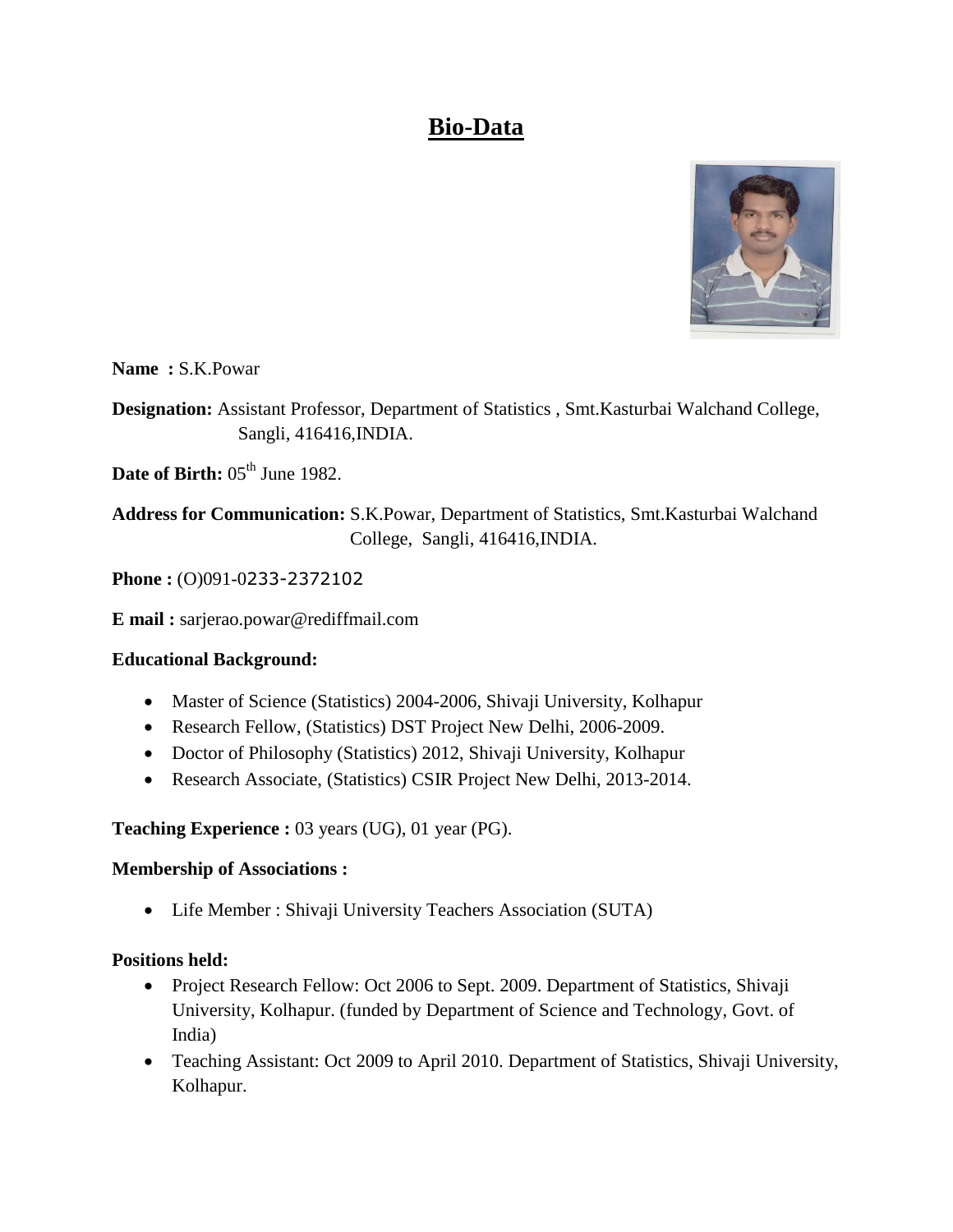- Assistant Professor: August 2011- April 2012. Department of Statistics, Devchand College, Arjunnagar, Nipani.
- Project Research Associate: July 2013 to Oct 2014. Department of Statistics, Shivaji University, Kolhapur. (funded by [Council of Scientific & Industrial Research,](http://www.csir.res.in/) Govt. of India**)**
- Assistant Professor: Oct 2014- till the date. Department of Statistics, Smt.Kasturbai Walchand College, Sangli.

#### **Research Publications (International /National) :** Total : 3

Cited by

|                  | <b>Since 2012</b> |
|------------------|-------------------|
| <b>Citations</b> |                   |
| h-index          |                   |
| i10-index        |                   |

| TITLE                                                                                                                                                                                                                                              | <b>CITED BY</b> | <b>YEAR</b> |
|----------------------------------------------------------------------------------------------------------------------------------------------------------------------------------------------------------------------------------------------------|-----------------|-------------|
| A new method for interval estimation of the mean of the<br><b>Gamma distribution</b><br>HV Kulkarni, SK Powar<br>Lifetime data analysis $16(3)$ , 431-447                                                                                          | 11              | 2010        |
| A simple normal approximation for Weibull distribution with<br>application to estimation of upper prediction limit<br>HV Kulkarni, SK Powar<br><b>Journal of Probability and Statistics 2011</b>                                                   | 1               | 2011        |
| Comparison of some one sample confidence intervals for<br>estimating the mean of the Weibull distribution<br>SK Powar, HV Kulkarni<br><b>International Research Journal of Agricultural Economics and</b><br>Statistics, Vol.03, pp.29-34.         |                 | 2011        |
| Estimation of confidence interval for hydrological design value<br>for some continuous distributions under complete and censored<br>samples<br>SK Powar, HV Kulkarni<br>Stochastic environmental research and risk assessment 29 (6),<br>1691-1708 |                 | 2015        |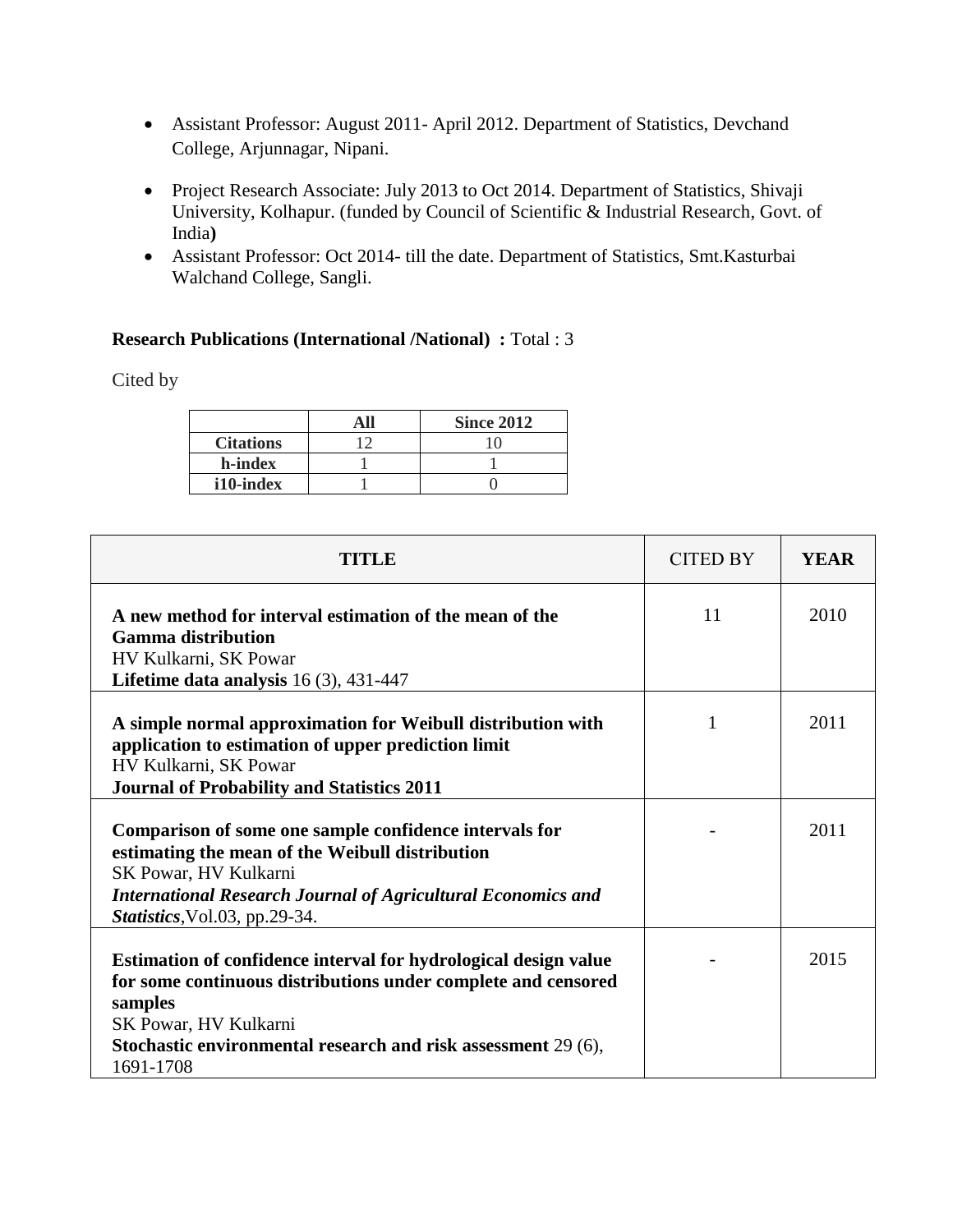#### **Current Research Interests :**

- Statistical inference
- Reliability Theory

### **Participation in National/International Conferences/Workshops/Seminars:**

### **Papers Presented:**

- **Some New methods for Interval estimation of the mean of Gamma Distribution** presented in International conference on Statistical Paradigms: Recent Advances and Reconciliations (1-4 January, 2008) organized by Indian Statistical Institute, Kolkata.
- **A simple normal approximation for Weibull Distribution with applications to Interval Estimation** presented in International conference in celebration of 90<sup>th</sup> Birth Anniversary of Professor C.R.Rao: Advances in Statistical Science (10-11 January, 2010) organized by Indian Statistical Institute, Kolkata.
- **Confidence Interval Estimation for Quantile of Some Continuous distributions** presented in International conference on Mathematical Sciences - 2015 (MSC-2015) (15-16 September, 2015) organized by Department of Statistics, Rayat Shikshan Sanstha's Sadguru Gadage Maharaj College, Karad, Maharashtra (India).
- **Estimation of confidence interval for hydrological design value for some continuous distributions under complete and censored samples** presented in the National Seminar on Recent Developments in Applied Statistics (NSRDAS-2015) (25-26 September, 2015) organized by Department of Statistics, Balwant College, Vita, Maharashtra (India).